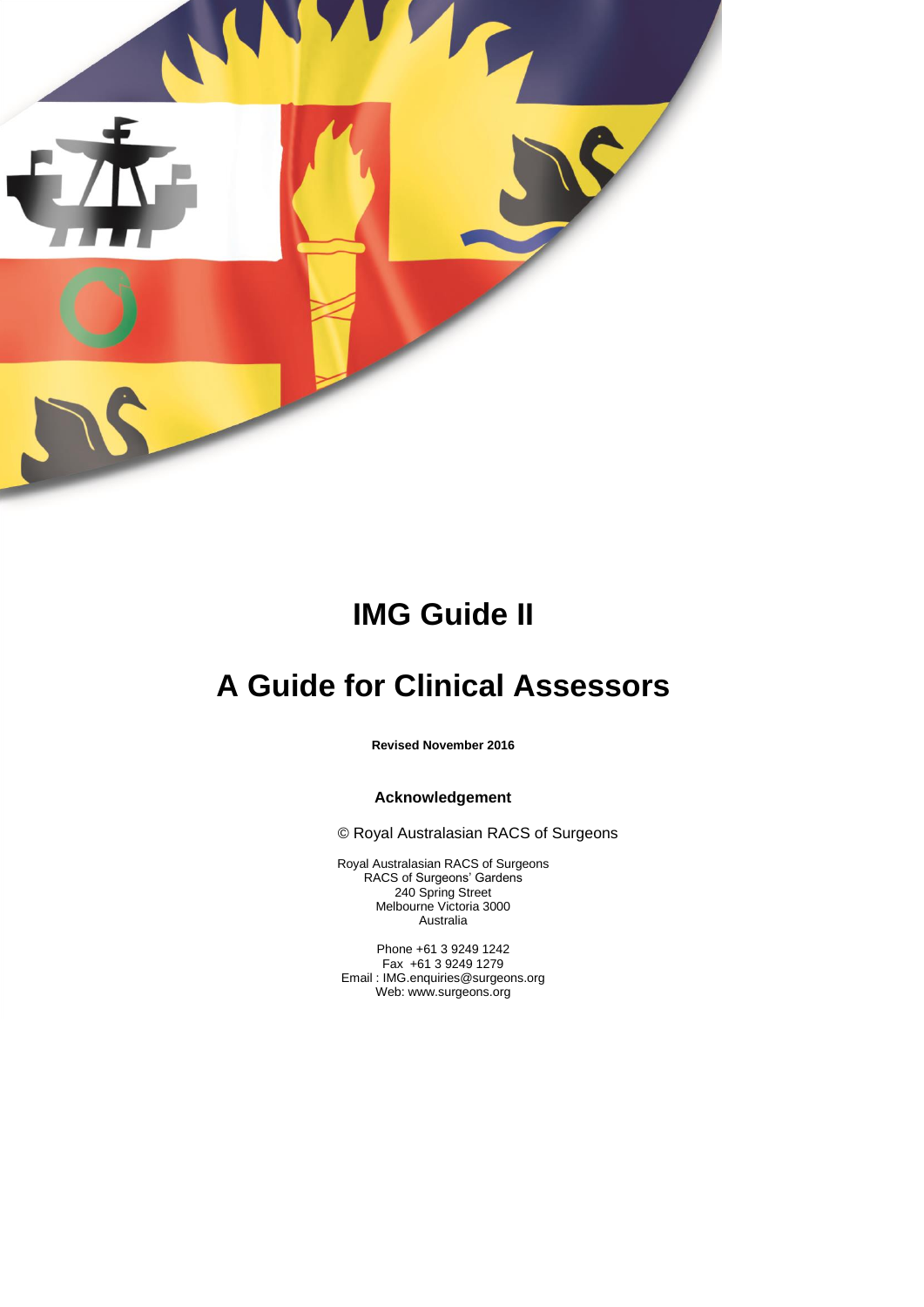# **INTRODUCTION**

This guide has been produced by the Royal Australasian College of Surgeons (RACS) as an aid for Fellows who have agreed to take on the important role of providing assessment of the International Medical Graduate (IMG) surgeon's clinical practice

Clinical Assessment is undertaken within guidelines specified by RACS and the Medical Board of Australia (MBA) on Supervised Practice of IMGs, Level 3 supervision and Level 4 supervision.

These IMG surgeons have undergone an assessment by the RACS that has included the following:

- A document based assessment of their education and training, recency of practice, exit examination completed and quantity, depth and scope of practice since completion of training in order to determine the degree of comparability with an Australian and New Zealand trained surgeon, and
- A face-to-face semi-structured interview by an interviewing panel consisting of the following members or similar:
	- the specialty Chair and/or IMG Representative of the relevant specialty Board
	- a representative from the Board of Surgical Education Training (SET)
	- a jurisdictional representative

Following this process the IMG surgeon will have been assessed as "partially comparable" or "substantially comparable" to an Australian and New Zealand trained surgeon who is also a Fellow of the RACS.

If the IMG surgeon is assessed as "partially comparable", they are usually required to undergo a period of up to 24 months of clinical assessment under Level 3 supervision, satisfactorily complete all other requirements stipulated in their recommendation and also present for and pass the Fellowship exam in order to attain specialist recognition and Fellowship of RACS by Examination.

If the IMG surgeon is assessed as "substantially comparable", they are usually required to undergo a period of up to 12 months of clinical assessment under Level 3 supervision, progressing to Level 4 supervision based on satisfactory performance. They are not required to sit the Fellowship Examination and are therefore eligible upon satisfactory completion of their clinical assessment and any other requirements stipulated in their recommendation, to apply for specialist recognition and Fellowship of RACS by Assessment.

# **WHAT IS THE DIFFERENCE BETWEEN LEVEL 3 SUPERVISION AND LEVEL 4 SUPERVISION?**

Clinical assessment – under MBA Level 3 supervision or MBA Level 4 supervision - requires the IMG and Clinical Assessors to interact via regular face-to-face, email and/or telephone contact. This enables the IMG and the Clinical Assessors to work together through issues including, but not limited to:

- a. identifying aspects of practice where support and assistance is required
- b. negotiating plans of action in order to meet needs and goals
- c. selecting continuing medical education or professional development activities and audit options to complement and support specific aspects of surgical practice
- d. determining the focus and design of audit activities
- e. reviewing the results of audit activities
- f. addressing any deficiencies which are revealed as a result of audit activities and performance review
- g. Assessment of progress towards preparing for satisfactory completion of the Fellowship Examination where and IMG is on a pathway to Fellowship by Examination

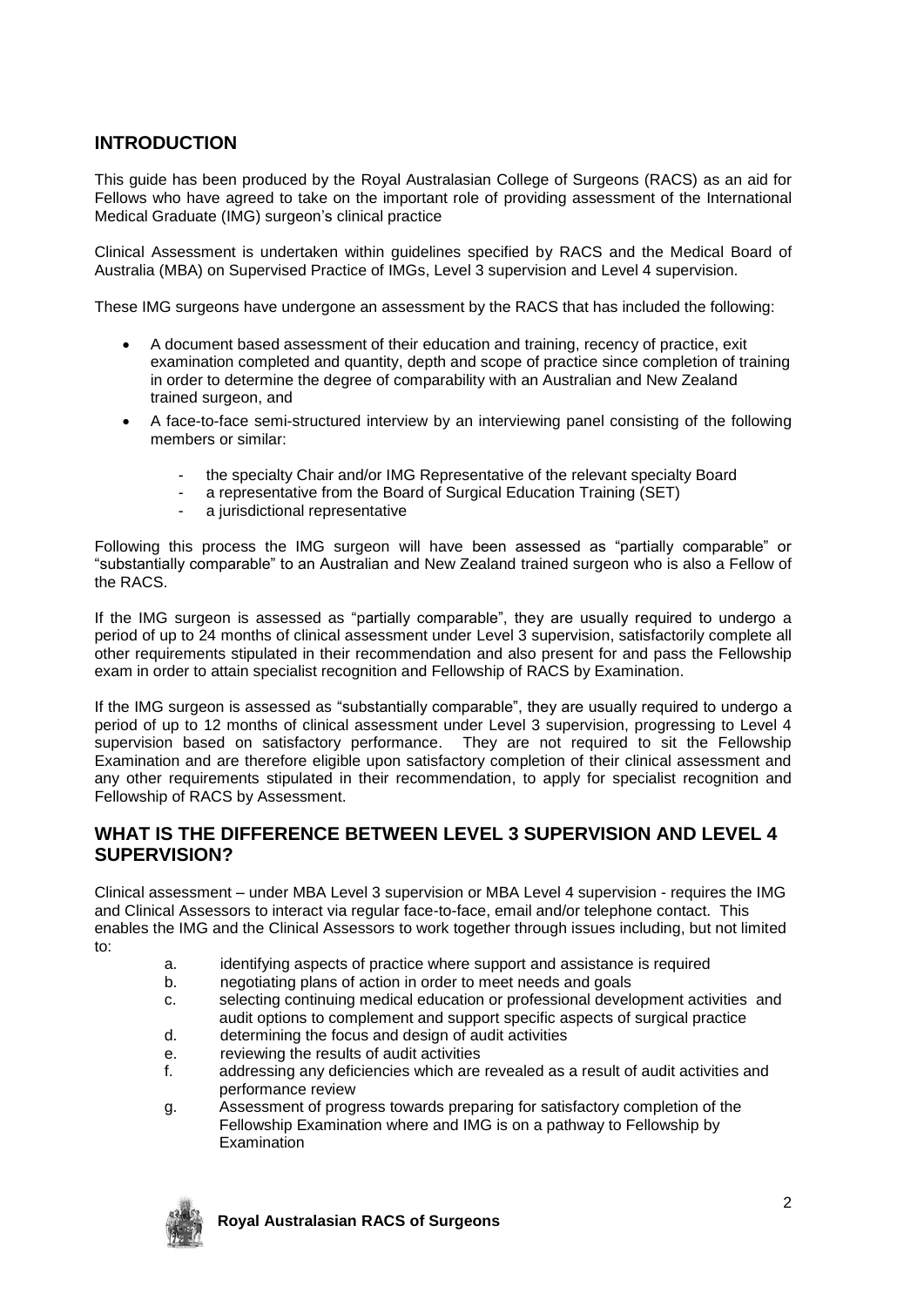Level 3 supervision is the review of the clinical practice of an IMG who has a limited degree of autonomy. The IMG takes primary responsibility for each individual patient. Level 3 supervision can only be performed locally (on-site) and involves direct observation of the IMGs clinical practice on a regular basis. Level 3 supervision of an IMG's surgical practice can be performed by two Fellows nominated by the assessing Specialty Board Chair or nominee.

**Level 4 supervision** can be performed from a distance. Level 4 supervision of an IMG's surgical practice can be performed by two Fellows nominated by the assessing Specialty Board Chair or nominee. They are not necessarily located in the same hospital as the IMG surgeon. The IMG takes full responsibility for each individual patient. The Clinical Assessor(s) must be available for consultation if the IMG requires assistance.

**Level 3 and Level 4 supervision** of an IMG's clinical practice provides assurance to RACS, the MBA and the community that the IMG's surgical practice is safe and is not putting the public at risk. Together with the Fellowship Examination (if applicable), provides RACS the evidence that the IMG possesses the competencies, skills and attributes of an Australian or New Zealand trained surgeon. The period of supervision will also introduce the IMG to a culture of continuous learning and professional development.

Satisfactory performance against the required standards confirms that the recommended pathway for the IMG is an appropriate one.

# **WHAT IS THE ROLE OF THE CLINICAL ASSESSOR?**

The role of the Clinical Assessor is to provide assessment of the IMG surgeon's clinical practice on a pathway to Fellowship of the RACS and to confirm that he or she is safe to practise independently as a specialist surgeon. The Clinical Assessor also assesses that the IMG surgeon is practising at the level of a Fellow of the RACS who has just completed the RACS Surgical Education and Training (SET) program. The Clinical Assessor is **not** 'training" the IMG surgeon and the IMG surgeons are **not** trainees of RACS.

# **RESPONSIBILITIES OF CLINICAL ASSESSORS**

Clinical Assessors assigned to an IMG undertaking **Level 3 supervision** are required to:

- a. Ensure that there are mechanisms in place for monitoring whether the IMG is practicing safely. This involves direct observation of the IMGs clinical practice on a regular basis;.
- b. Ensure that they are accessible by telephone or video link if they are not physically present;
- c. Conduct performance assessment meetings and provide constructive feedback;
- d. Complete periodic assessment reports as required by RACS. Assessors are expected to liaise with other members of the hospital unit to ascertain the IMG's performance across all College competencies;
- e. Address any problems that are identified;
- f. Monitor the IMG's operative experience and outcomes and regularly review the operative logbook summary;
- g. Notify RACS immediately if the IMG is not complying with conditions imposed or undertakings accepted by the RACS or is in breach of any requirements expected under clinical assessment;
- h. Verify that the IMG is practicing in accordance with specifications depicted in position description assessment form approved by the relevant Specialty Training Board;

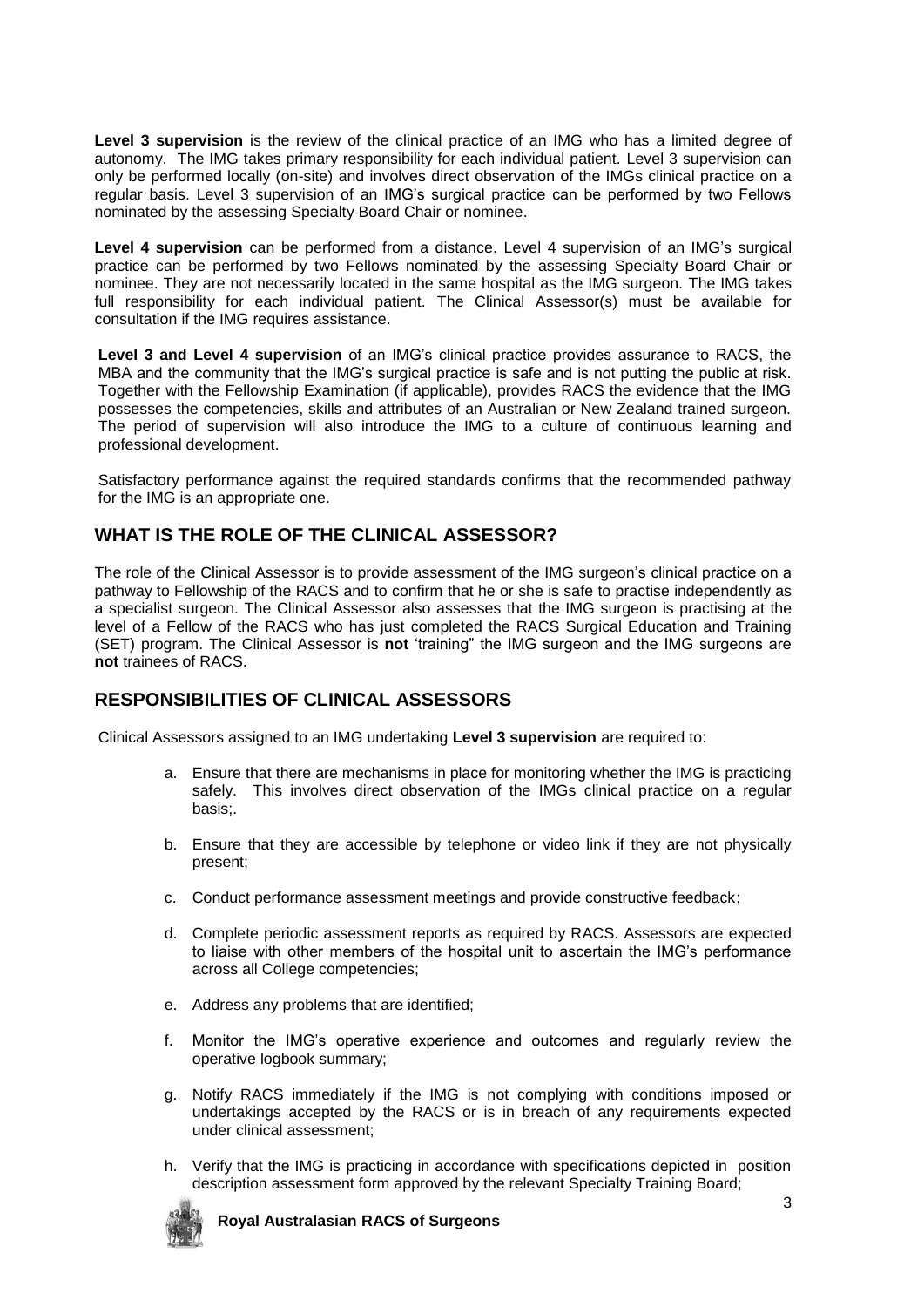- i. Obtain feedback using RACS's multi-source feedback (MSF) tool on the IMG's performance from other medical and nursing staff at the hospital where the IMG is based;
- j. Undertake Direct Observation of Procedural Skills (DOPS) and Mini Clinical Examinations (Mini-CEX) assessments;
- k. Identify, document and advise the IMG and the Specialty Board via the IMG Assessment Department of any unsatisfactory or marginal performance at the earliest possible opportunity;
- l. Understand, apply and communicate RACS policies and guidelines relevant to Specialist Assessment and Assessment of Clinical Practice of IMGs;
- m. Conduct themselves in accordance with RACS's Code of Conduct;
- n. Ensure approval from RACS has been obtained for any proposed changes to supervision arrangements or requirements before they are implemented;
- o. Inform RACS if they are no longer able or willing to provide supervision;
- p. Ensure the IMG has completed an IMG Orientation Program via RACS eLearning resource available on College website within the first 3 months from commencement of clinical assessment;
- q. Be clear about how they can be contacted by the IMG when the IMG is practicing, during work hours and after hours;
- r. Agree to provide supervision at a level determined by the RACS and the Medical Board of Australia Guidelines: Supervised Practice for International Medical Graduates.

Clinical Assessors assigned to an IMG undertaking **Level 4 supervision** are required to:

- a. Oversee the IMG's practice;
- b. Be available for consultation if the IMG requires assistance;
- c. Periodically conduct a review of the IMG's practice;
- d. Monitor the IMG's log book and clinical audit;
- e. Conduct performance assessment meetings and provide constructive feedback. Assessors are expected to liaise with other members of the hospital unit to ascertain the IMG's performance across all College competencies;
- f. Notify the RACS immediately if the IMG is not complying with conditions imposed or undertakings accepted by the RACS or is in breach of any requirements expected under clinical assessment;
- g. Verify that the IMG is practicing in accordance with specifications depicted in position description assessment form approved by the relevant Specialty Training Board;
- h. Obtain feedback using RACS's multi-source feedback (MSF) tool on the IMG's performance from other medical and nursing staff at the hospital where the IMG is based;

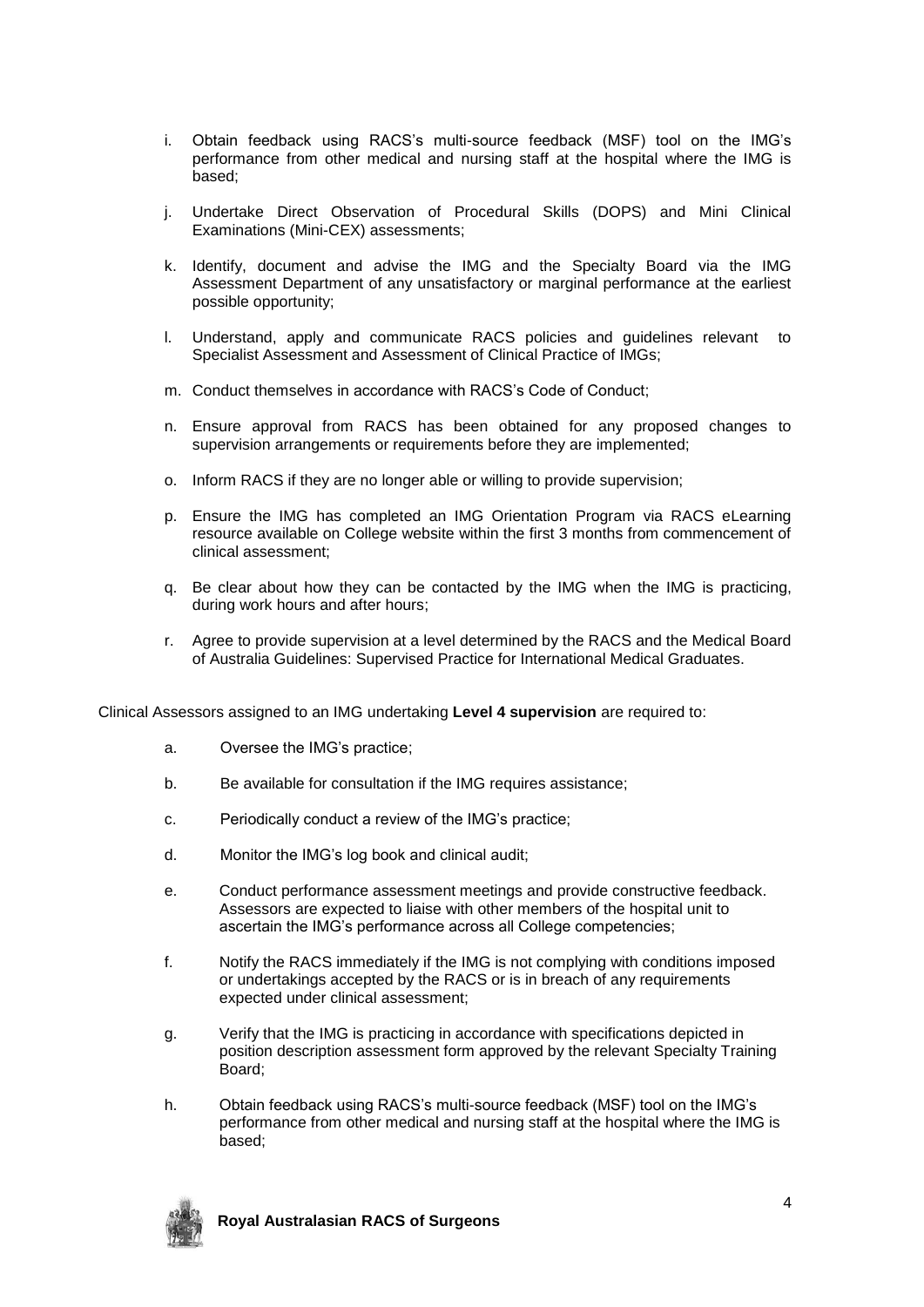- i. Undertake Direct Observation of Procedural Skills (DOPS) and Mini Clinical Examinations (Mini-CEX) assessments;
- j. Identify, document and advise the IMG and the Specialty Training Board (or its nominee) via the Department of IMG Assessments of any unsatisfactory or marginal performance at the earliest possible opportunity;
- k. Understand, apply and communicate College policies and guidelines relevant to Specialist Assessment and Assessment of Clinical Practice of IMGs;
- l. Conduct themselves in accordance with RACS's Code of Conduct.
- m. Ensure approval from the RACS has been obtained for any proposed changes to supervision arrangements or requirements before they are implemented;
- n. Inform the RACS if they are no longer able or willing to provideLevelprovide Level 4 supervision;
- o. Ensure the IMG has completed an IMG Orientation Program via RACS eLearning resource available on College website within the first 3 months from commencement of clinical assessment;
- p. Be clear about how they can be contacted by the IMG when the IMG is practicing, during work hours and after hours;
- q. Agree to provide Level 4 supervision as determined by the RACS and the Medical Board of Australia Guidelines: Supervised Practice for International Medical **Graduates**

## **Clinical Assessors are also required to:**

- a. Notify the relevant Specialty Training Board via the Department of IMG Assessments (or other delegated administrative support) of any changes in circumstances that may have an impact on the assessment of an IMG's clinical practice;
- b. Participate, where invited, in the review of policies, procedures and guidelines in relation to the clinical assessment process;
- c. Participate, where required, in clinical assessment workshops organised by RACS;
- d. Inform, if requested, hospital management and operating theatre management about the credentialing status of IMGs under clinical assessment by supervision, and their capacity to open operating theatres without direct supervision.

# **HOW TO GIVE EFFECTIVE FEEDBACK?**

Meaningful feedback is at the heart of clinical assessment. It is a vital part of the assessment process where IMG surgeons are told how they are performing. It needs to be based on first hand observations of their performance, providing the IMG surgeon with data and feedback on their performance with actual patients in their practice environment. Direct observation can be based on clinical assessors with the expertise to observe and provide detailed feedback to IMG surgeons to facilitate learning and change.

Some key features of good feedback are that it is planned not rushed, and it is given in a timely fashion, as close to the observed behaviour as possible. It is important to be specific when giving feedback. The IMG surgeon needs to be told precisely the areas where he or she has performed well, and should be given illustrative examples to support this, for example; "when you told the patient their diagnosis you used clear and simple explanations and checked for their understanding".

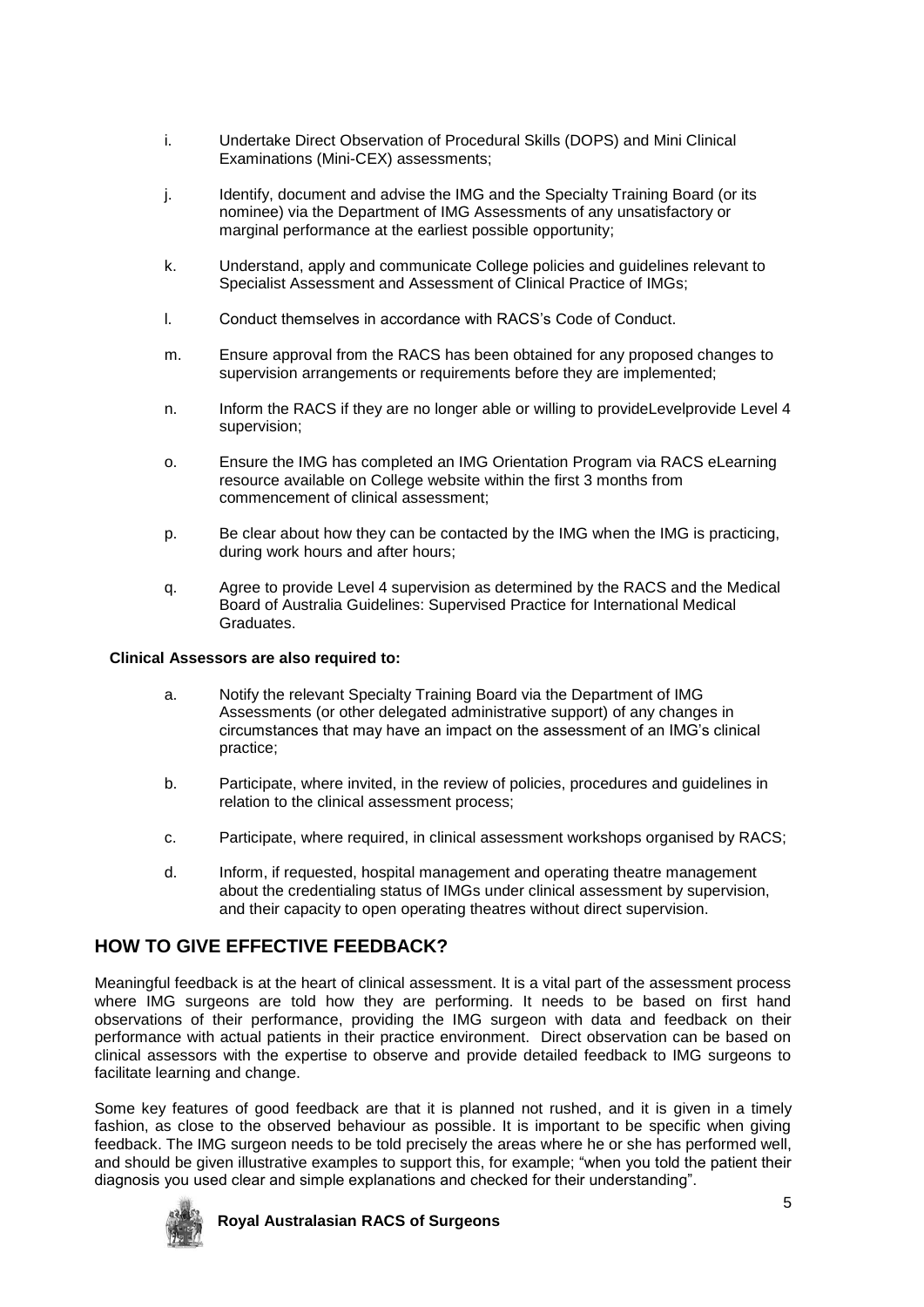Similarly if you are discussing areas that need to be improved you need to be clear and specific, for example; "when you told the patient their diagnosis you used technical terms that they appeared not to understand, you were rushed, and appeared insensitive to their concerns".

A feedback session in a busy corridor is not adequate or effective. Time needs to be set aside for feedback. It needs to be **specific** and **constructive** and **given in such a way that it will be listened to and acted upon**.

## Four Step Approach:

- Ask the IMG surgeon what they thought went well; they will usually be more critical of themselves than you might be
- Describe the tasks you thought the IMG surgeon did well, being specific
- Ask the IMG surgeon what they think they could improve
- Add any other areas you think could be improved, again being specific

# **HOW TO DEAL WITH AN IMG SURGEON WHO IS UNDERPERFORMING**

It is easy to give positive feedback but we generally feel less comfortable telling an IMG surgeon that he or she is not meeting the required standard. Assessors often fail to report on the IMG surgeon who is performing poorly for a number of reasons. For example, there may be inadequate documentation to back up the decision or there may be a lack of understanding on what to document. There may be concern over a possible appeal or there may be a lack of confidence in the development options. It is important to be honest with the IMG surgeon. He or she needs the opportunity to deal with identified issues and improve performance. Development is important. Specialty Boards and the RACS's Clinical Director, IMG Assessments and Support and Department of IMG Assessments are resources for Clinical Assessors. They can provide guidance and advice to clarify the process and to ensure that an appropriate development plan is in place. The RACS, through the IMG department (or other delegated administrative support), also needs an accurate record of the IMG's progress.

If you become aware that an IMG surgeon is having difficulties then it is useful to approach the IMG surgeon in a systematic and sympathetic way.

Action:

- Ask yourself; is there really a problem? If yes, what is it?
- Problems can often be categorised into either issues of clinical competence, professionalism, communication or personal matters
- What is the cause?
- Work out whether the cause is personal, clinical or due to the demands of the hospital systems

#### **How to manage the situation**

The best way to deal with underperformance depends on the problem. Remember that unexpected feedback, if negative, can provoke a strong reaction so it is best to deal with situations and concerns quickly.

Action:

Meet in a quiet place with the IMG surgeon, then

- Share your concerns (make sure you have specific evidence on which to base your discussion and if there are rumours get to the bottom of them before you confront the IMG surgeon)
- Obtain their version of events/ performance
- Try to reach a consensus on the problem and cause
- Agree on an action plan
- Document your discussion
- Monitor any improvement as agreed

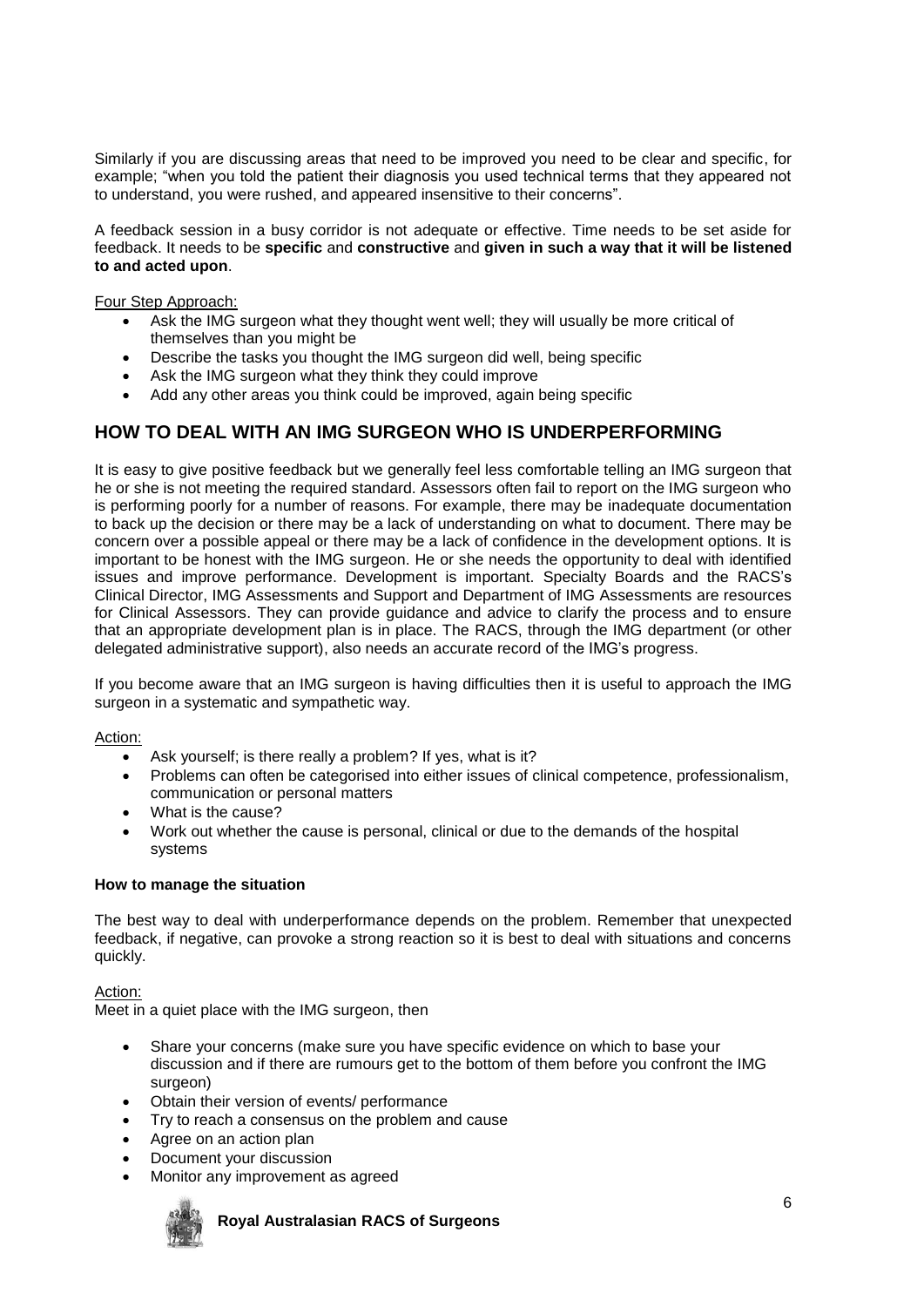Make sure that if the problem is unresolved, you grade the end of term form appropriately

Note: It is important to respect privacy but you will probably find it useful later on to have a record of the meeting and the agreed action plan. Consider referral to other sources of support; remember that the IMG surgeon can approach other RACS Fellows for help. Send the IMG surgeon a record of the meeting so you are both fully aware of the issues.

# **WHAT WILL HAPPEN IF AN IMG SURGEON RECEIVES A GRADE WHICH IS POOR**

## **Assessment of Performance Standard**

The Specialty Board Chair or nominee will review the assessment reports and operative logbook summary submitted at the conclusion of each three month period of assessment of clinical practice to ensure that the IMG's performance meets the required standards.

### **Management of Unsatisfactory Performance**

Should an assessment report identify unsatisfactory performance, the Specialty Board Chair or nominee must formally notify the IMG via the Department of IMG Assessments (or other delegated administrative support), copied to the Clinical Assessors. The role of the RACS Clinical Director, IMG Assessment and Support in this process is to oversee and liaise with the Speciality Board Chair or nominee, and other relevant stakeholders in the management of unsatisfactory performance of an IMG. A performance counselling interview will be conducted and attended by the Specialty Board Chair or nominee, the IMG, and both of the Clinical Assessors. At the conclusion of interview, notification may include:

- Identification of the areas of unsatisfactory performance
- Confirmation of the remedial action plan signed by the IMG and both Clinical Assessors
- Identification of the required standard of performance to be achieved
- Review of the approved assessment post
- Possible implications if the required standard of performance is not achieved

## **Remedial Action Plan**

Implementation of a remedial action plan is co-ordinated by the RACS IMG Assessments Department (or other delegated administrative support) in consultation with the Clinical Assessors, Specialty Board Chair and/or IMG specialty representative and IMG surgeon as soon as practicable following the interview.

The remedial action plan fulfils four functions as it:

- 1. Identifies the areas in which the IMG surgeon's performance is below standard
- 2. Specifies the areas where up skilling is required
- 3. Defines the assessment method and criteria
- 4. Records the performance grade at the end of the rotation

The RACS IMG Assessment Department (or other delegated administrative support) will send a copy of the remedial action plan to the IMG surgeon and both Clinical Assessors so it can be used during the next three-monthly rotation.

As soon as the IMG surgeon and Clinical Assessors have a copy of the plan they will meet to incorporate the education and assessment requirements for development into the intentions for the term. The Clinical Assessors will notify the RACS IMG Assessments Department as soon as possible if this has not occurred.

Throughout the term the Clinical Assessors will be required to keep written evidence to support their assessment decisions.

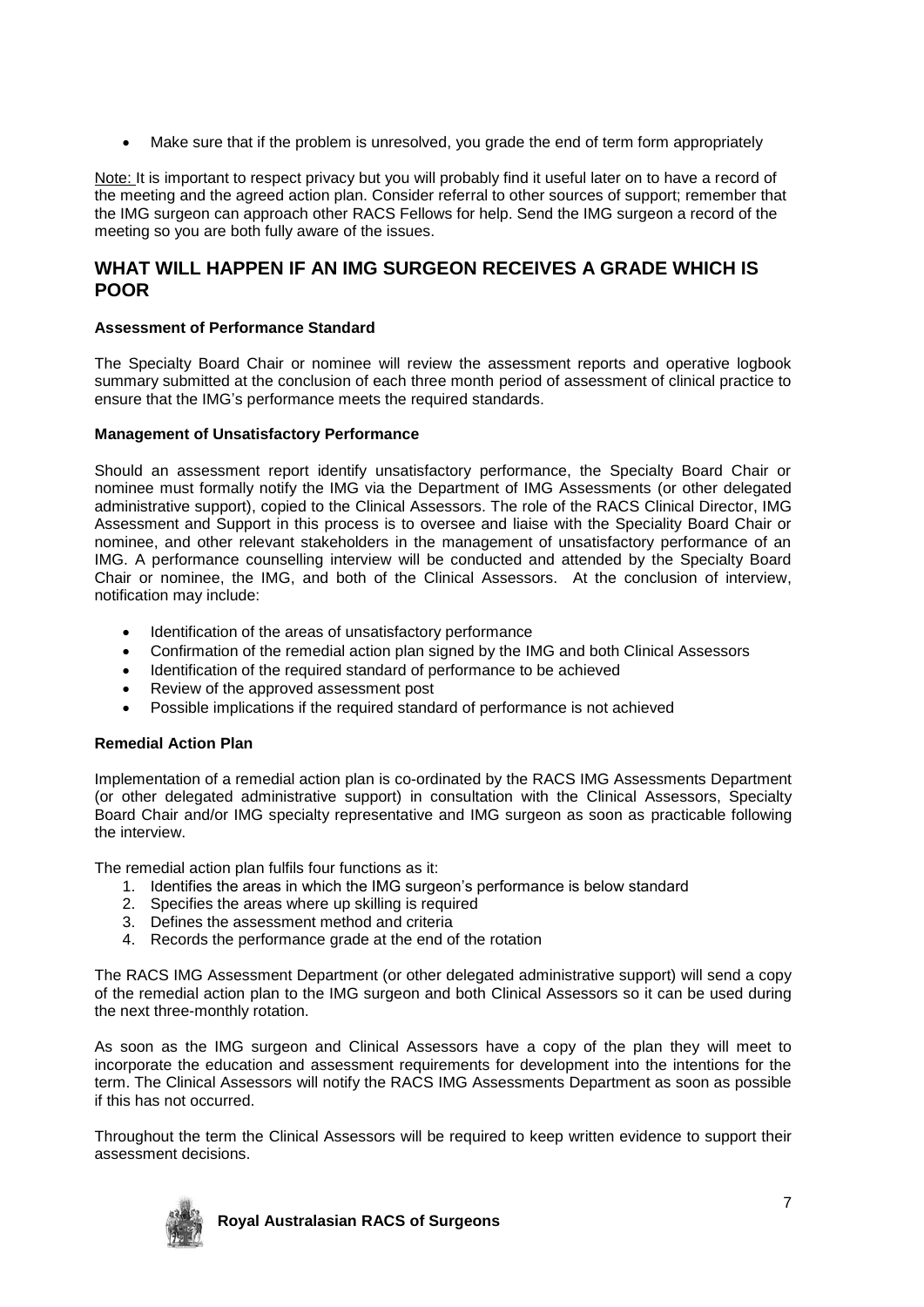At the end of term the Clinical Assessors will again consult with medical and nursing staff on the IMG surgeon's progress, consolidated views, and draft a feedback report. With that report, the assessor will meet with the IMG surgeon to discuss progress. The Clinical Assessors are required to write comments against each area where the IMG surgeon's performance was below standard and to record an appropriate performance grade in the three-monthly progress report.

Should subsequent identification of unsatisfactory performance in any area and/or including inadequate breadth and scope of clinical practice by the IMG be identified, the Specialty Board Chair or nominee must formally notify the IMG via the Department of IMG Assessments (or other delegated administrative support) copied to the clinical assessors.. The Department of IMG Assessments will arrange a reassessment of the IMGs specialist and/or AoN assessment. The reassessment will be undertaken by the Specialty Board Chair or nominee, and Deputy Chair, Board of Surgical Education and Training (SET) or nominee. At the conclusion of reassessment notification may include:

- a. Review of the recommendation to the IMG to include an extended period of assessment of clinical practice and/or the additional requirement to satisfactorily complete the Fellowship Examination or attain Fellowship.
- b. Review of the approved assessment post.
- c. Amendment of the recommendation. This may require the IMG to apply to enter the Surgical Education Training (SET) program.
- d. Withdrawal of RACS approval of the Area of need position/hospital post.

Note such a decision is not made lightly, and all efforts are made to assist an IMG surgeon attain specialist recognition and Fellowship of RACS.

In order to further clarify the IMG surgeon's performance, the Specialty Board Chair or nominee may request an independent assessment or audit of the IMG surgeon's surgical practice prior to reassessment.

Should a period of unsatisfactory performance by the IMG be determined to potentially endanger the welfare of patients the RACS reserves the right to make a notification to the Medical Board of Australia. The legal requirements of mandatory reporting will be followed.

# **WHAT TO DO IN COMMON SITUATIONS**

As you read through the following situations you will see how important it is to have the report from the previous term as you plan for effective assessment, development and feedback. Please support your fellow clinical assessors by timely completion of end of term reports.

In every feedback situation follow the following four-step approach:

- 1. Ask the IMG surgeon what they thought went well; they will usually be more critical of themselves than you might be
- 2. Describe the tasks you thought the IMG surgeon did well, being specific
- 3. Ask the IMG surgeon what they think they could improve
- 4. Add any other areas you think could be improved, again being specific.

#### *Situation 1*

Medical staff complained to you about the IMG surgeon's manner with them. To you the IMG surgeon has always been polite and enthusiastic. What do you do?

## Action

Talk with the staff and ask them to tell you about specific incidents (use your own knowledge of the staff and try not to be biased).

- 1. Arrange a time and private place to talk with the IMG surgeon
- 2. Tell the IMG surgeon about the complaints without naming specific staff

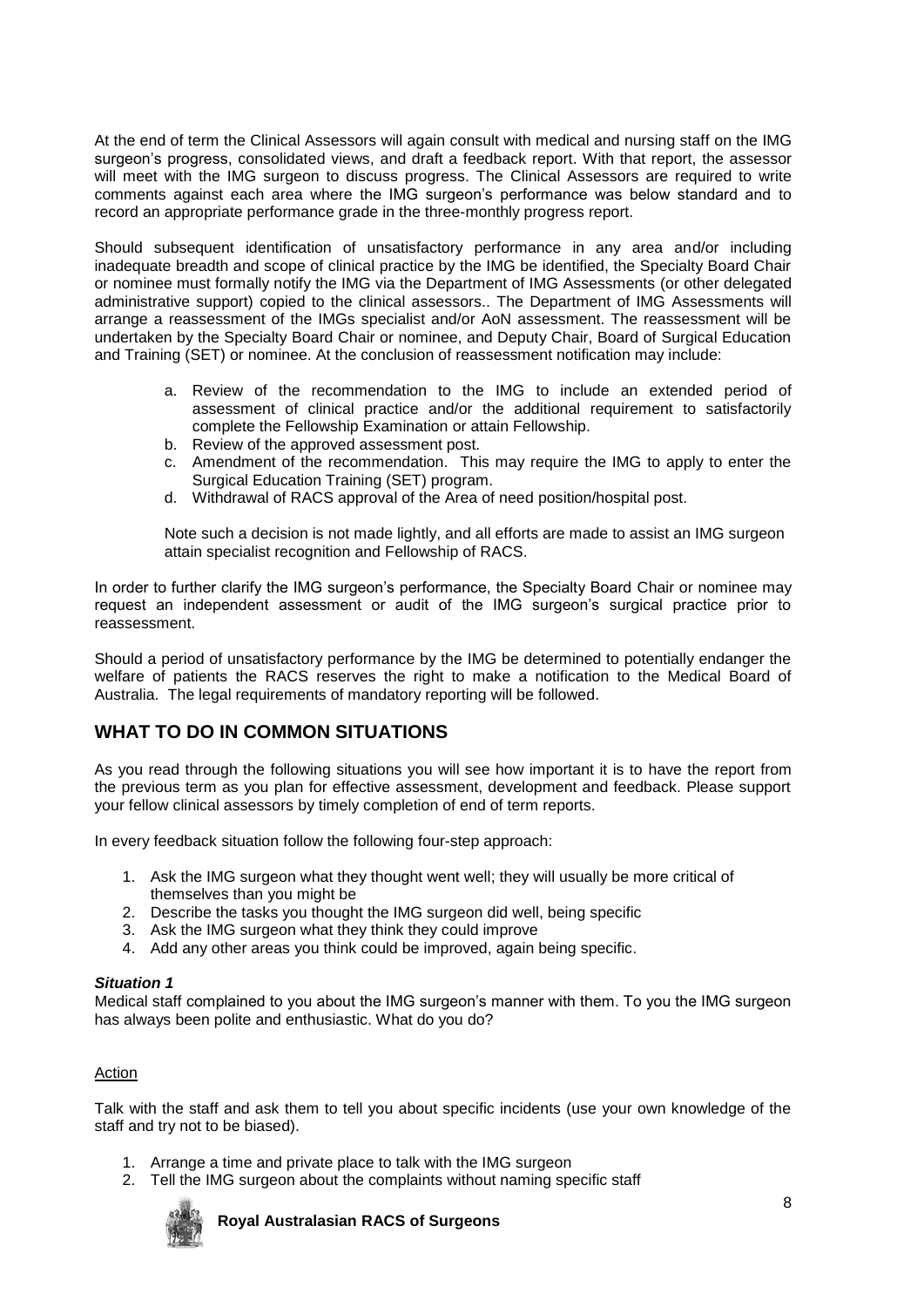- 3. Make sure the IMG surgeon understands the implications of your words
- 4. Agree on a course of action for the rest of the term and agree how you will monitor improvement
- 5. If this is at the end of the term, consider giving a "poor" grade for communicator or professional to indicate an area that needs some further development and add explanatory comments to the report

## *Situation 2*

When you are discussing the end of term report, the IMG surgeon shows you his or her theatre reports from the rotation. In a couple of the reports the IMG surgeon received poor grades. What do you do?

Action

- 1. Ask about these theatre reports and try to 'unpack' what happened
- 2. Work out with the IMG surgeon what exactly is the problem
- 3. Talk about ways to make sure this does not happen in future, or help the IMG surgeon to work out how to improve (perhaps suggest a period in the wet lab, or operate with another surgeon on these cases)
- 4. Agree on what the IMG surgeon will do to improve
- 5. Don't say 'don't worry it is nothing' but encourage the IMG surgeon to continually improve and strive for excellence

## *Situation 3*

You receive a few comments from hospital staff before the end of three-monthly report period. For example the IMG surgeon is often late for clinics, makes patients wait or does not see many patients. You decide that you will 'nip this in the bud' and tackle the issue. Despite initial blustering, the IMG surgeon accepts the comments and you agree upon an action plan for the rest of the term that focuses on this behaviour. At the end of term you receive the same comments. What do you do? What grade do you give for the key roles?

## Action

- 1. Arrange a time and private place to talk with the IMG surgeon
- 2. Ask the IMG surgeon how he or she thinks they have progressed following agreed action plan
- 3. Tell them how you and others view their progress against the goals set out in the action plan.
- 4. Be specific when talking about any incidents. Don't be vague. Being vague isn't helpful and won't bring about the changes in behaviour you want.
- 5. Agree to a further action plan for the IMG surgeon to take to the next three-monthly assessment term.
- 6. If you think the IMG surgeon is performing below standard in a key role, give them a "Borderline" grade for that key role (it may be manager and/or communicator)
- 7. Make sure you complete the section on the progress report form which requests comments so the IMG surgeon is aware of what to work on
- 8. Remember to tell the IMG surgeon what they did well and what they need to continue doing

## *Situation 4*

Your current IMG surgeon is excellent, it is impossible to fault them and you want to give "competent" for each key role. How do you make the three-monthly progress report and feedback session meaningful?

## Action

It is tempting to say you did really well and give the grade "competent" without any written feedback But we all like to read good things.

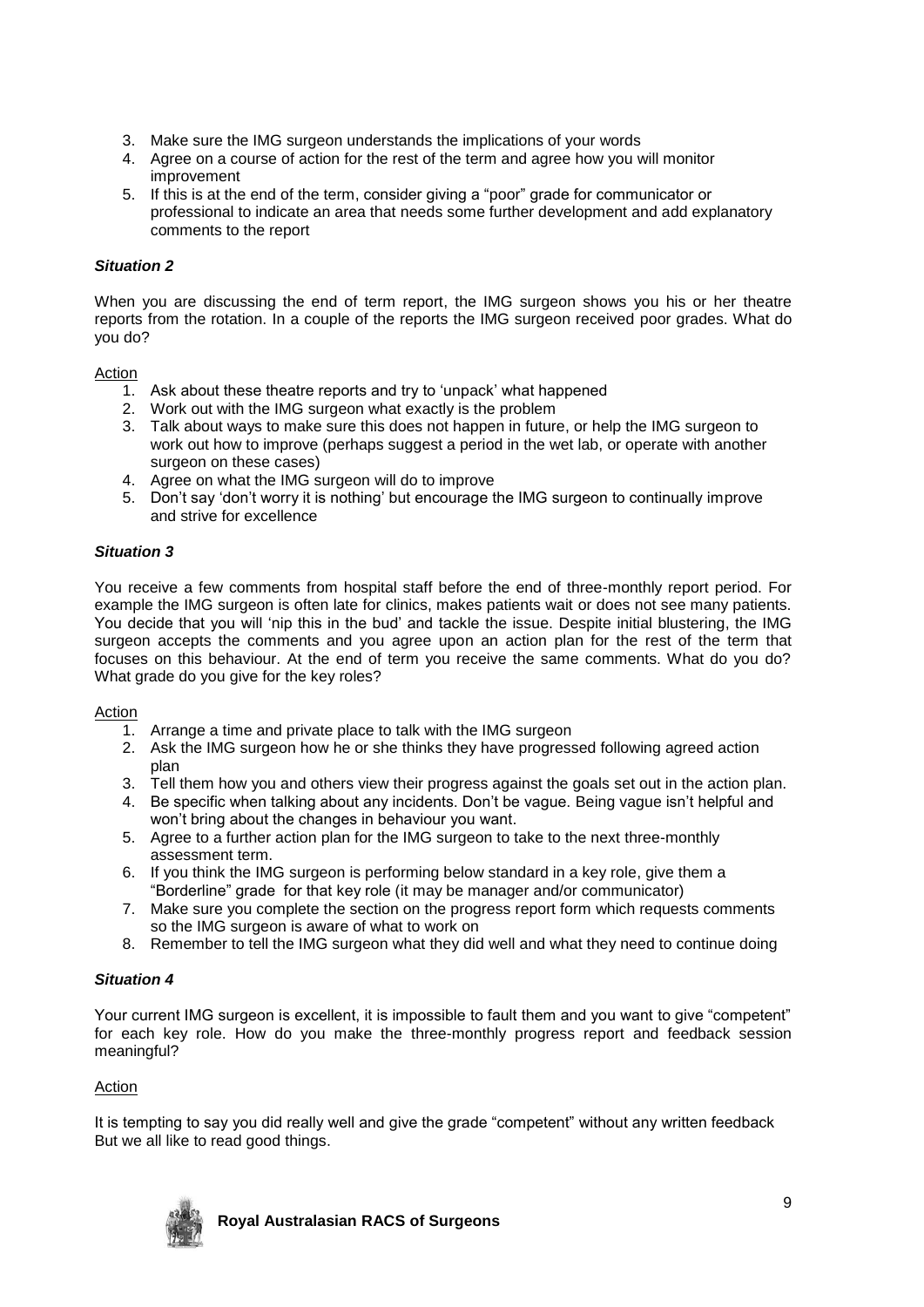Ensure to list the areas where the IMG surgeon has performed particularly well on the progress report.

Ask the IMG surgeon what areas they want to improve, and write this at the end of the progress report as a clear reminder.

## *Situation 5*

An IMG surgeon has come to you from another hospital with one "poor" grade for relationship and communication. What do you do?

#### **Action**

- 1. Meet with the IMG surgeon at the beginning of the term
- 2. Tease out the issues to be worked on in collaboration with the IMG surgeon
- 3. Discuss with the IMG surgeon how to tackle these problems
- 4. Ask other supervisors and medical and nursing staff to pay attention to this area
- 5. Review and record progress at the middle of the three-monthly reporting period.
- 6. At the end of the three-monthly reporting period if there have been no problems with communication note this on the form
- 7. If there are still problems give a "Poor" grade and give full details in the relevant section of term form.
- 8. Bring this to the attention of the Specialty IMG Representative and/or Specialty Board Chair and the RACS IMG Assessment Department

### *Situation 6*

You receive a phone call from the RACS IMG Assessment Department or Clinical Director, IMG Assessments telling you that the IMG surgeon who has recently been employed at your hospital is currently on a remedial action plan following his or her last assessment period. What action should you take?

#### **Action**

- 1. Make sure that you get a copy of the remedial action plan as soon as possible (from the IMG surgeon or RACS IMG Assessments Department).
- 2. Discuss with the other clinical assessor about the areas of concern so that you can both help the IMG surgeon to develop in the area identified
- 3. Review progress with the IMG surgeon at least at the middle of the assessment term and ideally every couple of weeks
- 4. Keep supporting the IMG surgeon's development and his or her integration into the Australian health care environment
- 5. Keep accurate records for evidence of progress or otherwise
- 6. Make the decision whether the IMG surgeon has reached the required standard in the areas of causes for concern, and grade accordingly in the progress report.

# **WHO CAN SUPPORT YOU?**

The RACS has clear mechanisms of support for all those involved in IMG Assessment. The first point of contact is the Clinical Director, IMG Assessment and Support. If you are concerned about any aspect of your role as an IMG Clinical Assessor contact the Clinical Director in the first instance.

Contact details for the Clinical Director, IMG Assessment and Support are as follows:

Clinical Director, IMG Assessment and Support IMG Assessment Department Royal Australasian College of Surgeons 250-290 Spring Street East Melbourne, Victoria, 3002

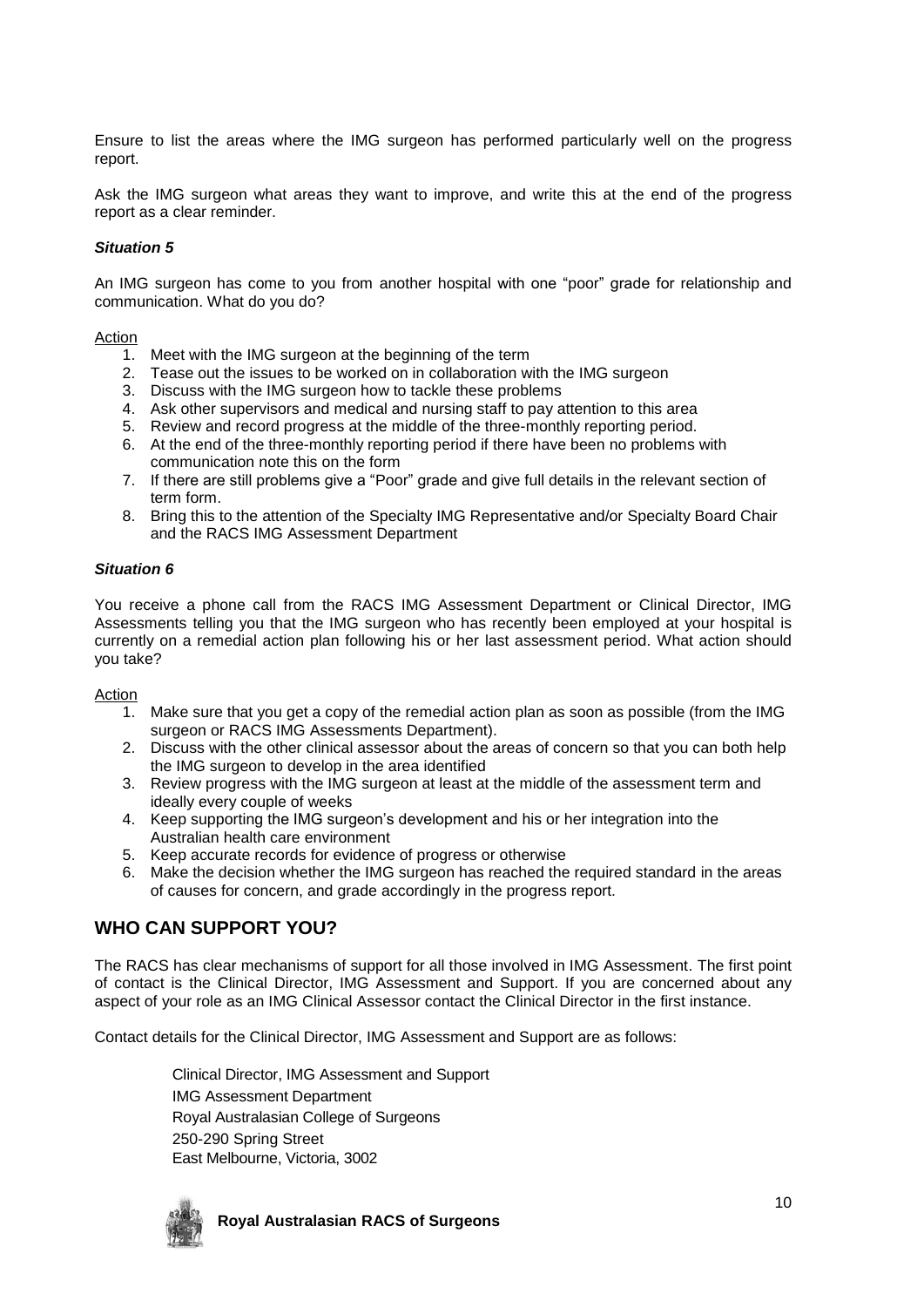Telephone: +61 3 9249 1219 Email: IMG.Enquiries@surgeons.org

Go to the RACS website (www.surgeons.org) for further information on the IMG Assessment program.

# **WHAT TRAINING IS REQUIRED FOR CLINICAL ASSESSORS?**

Before commencing duties a Clinical Assessor must complete the following mandatory training courses (or equivalent courses approved by RACS) to prepare for the role:

- a. Foundation Skills for Surgical Educators (FSSE); and
- b. Let's Operate with Respect face to face course; and
- c. Any other training specified by the Specialty Training Board.

Clinical Assessors are recommended to complete the following RACS eLearning modules:

- a. Keeping Trainees on Track (KTOT) eLearning Module
- b. Clinical Assessors for IMGs online eLearning Module

Clinical Assessors are also recommended to become members of the Academy of Surgical Educators (ASE) to assist acquiring ongoing development as an educator.

The following courses and workshops may also be relevant. Details are available on the RACS website in the "Fellows" section.

- Supervisors and Trainers of Surgical Education and Training (SAT SET) course
- Australian Indigenous Health and Cultural Competency Modules
- Australian Indigenous Health and Cultural Competency Portal
- Intercultural Competency for Medical Specialists
- Leadership in a Climate of Change
- Process Communication Model
- Polishing Presentation Skills
- Non-technical Skills for Surgeons (NOTSS)

# **RACS RECOGNITION OF CONTRIBUTION TO RACS ACTIVITIES**

Clinical Assessors are awarded Continuing Professional Development (CPD) points for participation in these workshops and courses.

# **PAYMENT AND RE-IMBURSEMENT**

A professional services fee is available to Fellows providing clinical assessment to IMGs.

Fellows providing on-site or remote (off-site) clinical assessment are entitled to claim Professional Services fees per three-monthly meeting to prepare progress reports relating to an International Medical Graduate (IMG). .

Note: Fees and re-imbursements are subject to change. To confirm current figures please contact the Department of IMG Assessments at [IMG.Enquiries@surgeons.org](mailto:IMG.Enquiries@surgeons.org)